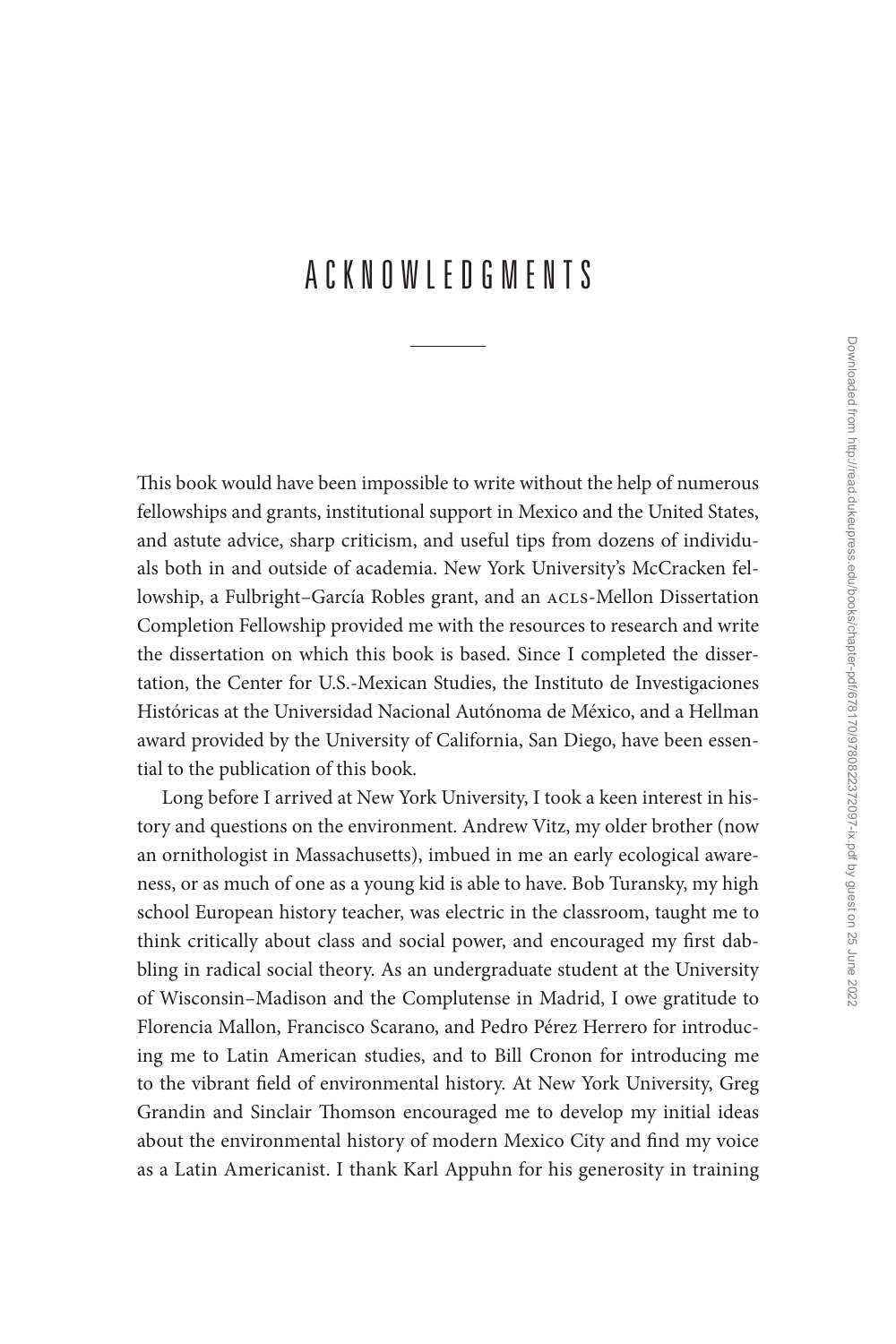me in environmental historiography as well as Gil Joseph, at Yale University, for his willingness to serve on my dissertation committee and share his deep knowledge of Mexico. Greg, Sinclair, Karl, and Gil, in addition to Ada Ferrer and Barbara Weinstein, offered incisive and valuable criticism of my dissertation from which this book has benefited greatly. Moreover, the collegiality and intellectual rigor of the graduate student community at New York University were tremendous. I would especially like to thank Joaquín Chávez, Michelle Chase, Aldo Marchesi, Franny Sullivan, Paul Kershaw, and Tracy Neumann.

In Mexico City, where I researched and wrote most of this book, I am indebted to countless individuals for the varied kinds of support they so kindly offered. Luis Aboites, Chris Boyer, Emily Wakild, and Ariel Rodríguez Kuri offered helpful archival tips and pointed me in new research directions. Sarah Osten, Germán Vergara, Sergio Miranda Pacheco, Georg Leidenberger, Alejandro Tortolero Villaseñor, Angus Wright, Lance Ingwersen, Claudia Agostoni, Sandra Rozental, and Chris Boyer read and provided insightful comments on one or more chapter drafts. Juan Humberto Urquiza, Elisa Speckman, Daniela Spenser, Louise Walker, Elías Cattan, Paulina Suárez, Marat Ocampo, Bill Beezley, Tracy Goode, Robero Gómez Mostajo, and Manuel Perló Cohen provided encouragement as well as stimulating conversations about Mexico City and its history.

Since I arrived at the History Department at the University of California, San Diego, I have received perspicacious feedback on chapter drafts from several smart colleagues, including Wendy Matsumura, Claire Edington, Jessica Graham, Nancy Kwak, Eric Van Young, Dana Murillo, and Christine Hunefeldt. Many other people beyond New York, Mexico City, and San Diego have helped me in one capacity or another along the winding journey from dissertation idea to published book. Vera Candiani and Chris Boyer read the entire manuscript, and this book is better by leaps and bounds because of their hard work. Isabella Furth offered brilliant editorial assistance on each chapter. My editor at Duke, Gisela Fosado, encouraged me to write a stronger introduction and has been incredibly patient with me. The following individuals also merit a special thank you: Emilio de Antuñano, Ulises Piña, Pablo Piccato, Myrna Santiago, Drew Konove, Mark Healey, Brodie Fischer, Dain Borges, Mauricio Tenorio-Trillo, Michèle Dagenais, Sterling Evans, Mikael Wolfe, Zephyr Frank, John Soluri, and James Garza.

I have presented chapter drafts at numerous colloquiums, seminars, and writing groups in Mexico City, San Diego, New York, and Chicago. It would be impossible to recount, much less remember, all the individuals who gener